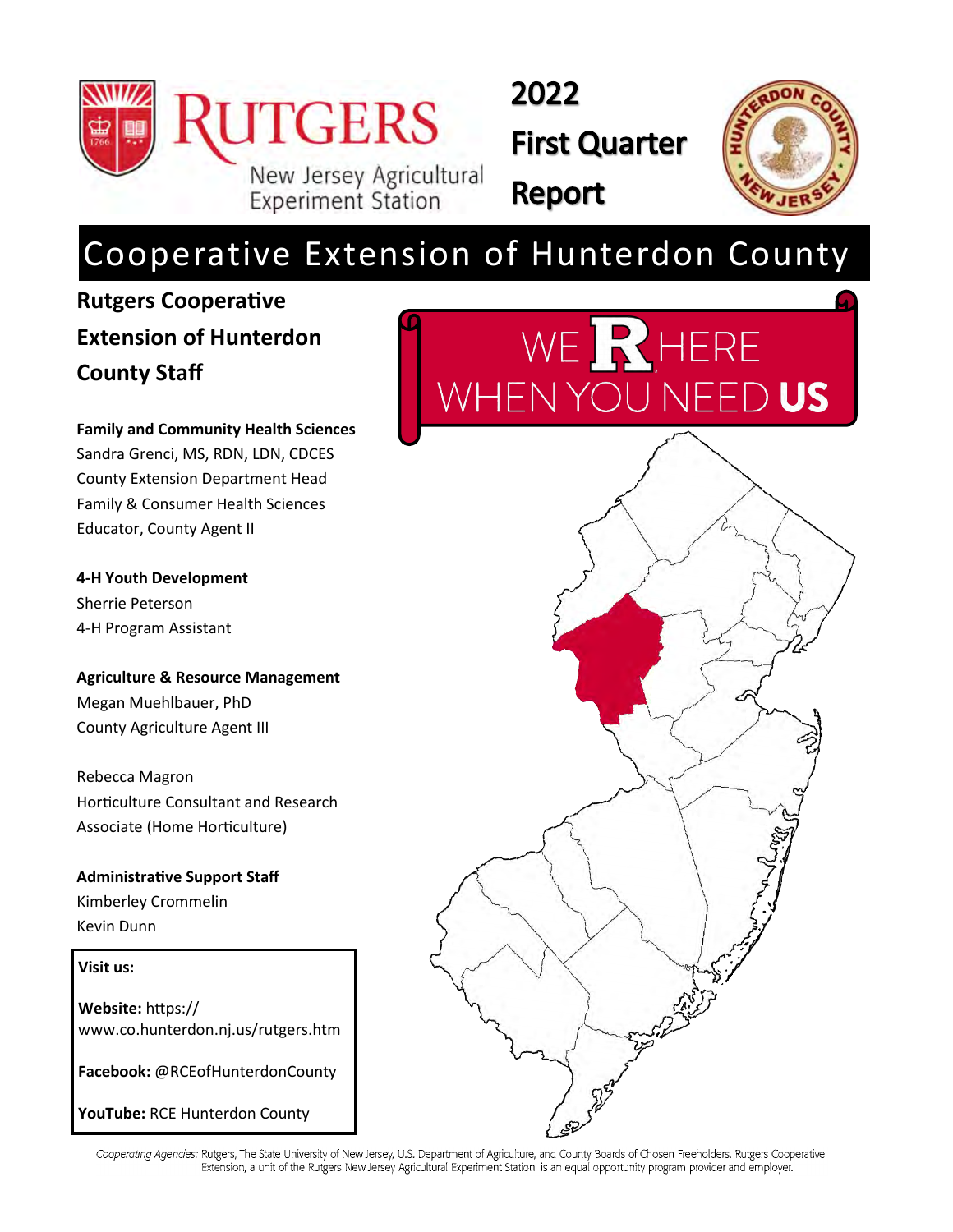# **2022 Family and Community Health Sciences**

Sandra Grenci, MS, RDN, LDN, CDCES FCHS Educator, County Agent II



**Staying healthy, eating right, being active, raising healthy families, and enjoying a good quality of life! Family and Community Health Sciences helps people meet these goals.**

# **Virtual Groups/Classes:**

*NJ Empower to Prevent: the FCHS Diabetes Prevention Program* **(Co-PI and Lifestyle Coach with Shailja Mathur, FCHS Educator from Middlesex County)**

The 12-month program will be completed in April 2022. We have 100% retention of all 15 participants and are on track to obtain the next level of CDC Certification.

### **Teaching/Coaching Included:**

- 3 Monthly Maintenance Classes Presented
- 3 "Office Hours" Enhancement Sessions Conducted
- 8 One-on-One Client Check-in Meetings Conducted

We have recruited and trained 2 new Lifestyle Coaches to lead the 2022 Cohort, scheduled to begin at the end of April. We are actively recruiting underserved/at risk participants.

### *Take Control of Your Health Chronic Disease Self-Management Program* **(with Hunterdon County Senior Services)**

This 6-week virtual series kicked off on 3/25/2022 with 9 participants who will learn skills and strategies to better manage their health.

# **Social Media Posts:**

Encore posting of *"Living Well with Sandra G"* Lifestyle Change Facebook Video Series: Reach 1,351

Other posts: Reach 666

# Webinars/Trainings:

### **FCHS Wellness Wednesdays Webinars:**

- 2/23/2022 *"Ask the Expert on Food Safety"* (with Don Schaffner, Daryl Minch, and Joanne Kinsey): 123 attendees/views to date
- 3/2/2022 *"Intermittent Fasting: Is it an effective weight loss strategy?"* (with Shailja Mathur); 172 attendees/views to date



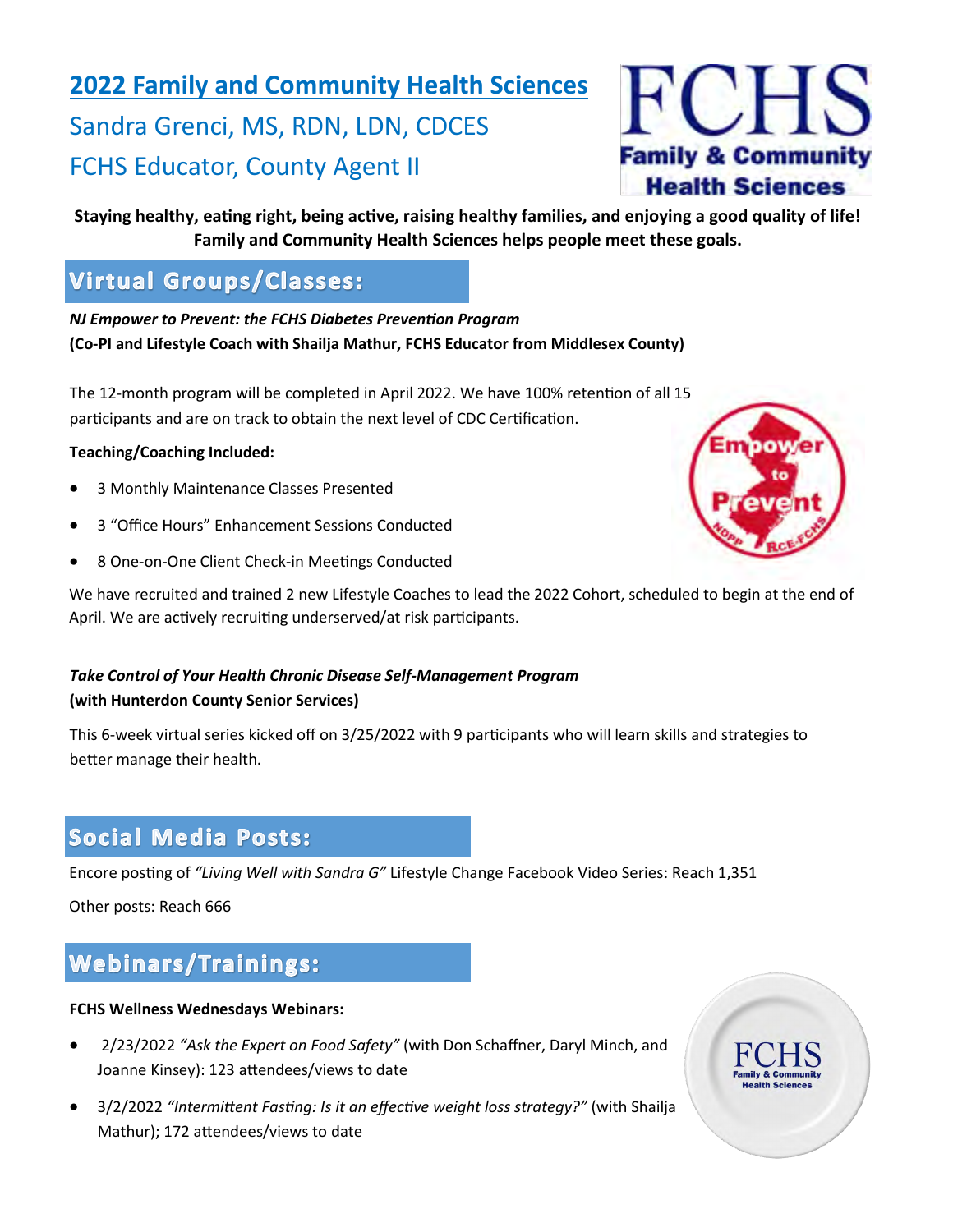### **2022 4-H Youth Development**

### Sherrie Peterson, 4-H Program Assistant



4-H excels in preparing youth to be more confident when speaking in front of a group. Presentations are one of the "member in good standing" requirements in the **New Jersey 4-H Program.** Every member is required to present a topic in a club setting. **Two hundred and twenty** youth have prepared and presented topics for their club's 2021-2022 4-H year. Topics may include animals, food, STEM, history, science, or anything else of the member's choosing. There are four types of presentations taught. **Illustrated Talks** and **Demonstrations** are the two most popular types. **Performing Arts** and **Formal Speeches** can also be presented.



After the skill is mastered on a club level, members are encouraged to present a topic on a County Level in front of a team of judges. Participants are judged on poise, appearance, their knowledge of the topic, the references they used, and their ability to present and summarize their topic. **Fifty Hunterdon County Youth** prepared a topic and presented at the county contest in March. Those members who are in grade eight and above, can qualify for the State Contest. In order to qualify, members need to earn an excellent rating on the county level. **Eighteen Hunterdon youth** have been invited to attend the State contest

The **State Presentations** will be a Hybrid model. Youth can send in a video of the presentation, present the topic on Zoom, or they can attend in person at the Rutgers Campus.

Public speaking not only builds confidence, it prepares youth with better communication skills. Through researching topics, **4-H members** can motivate change and become better listeners while others present their topics. Public speaking prepares youth for college as well as preparing them for job interviews. Without communication skills, the ability to progress in the working world and in life itself, would be nearly impossible.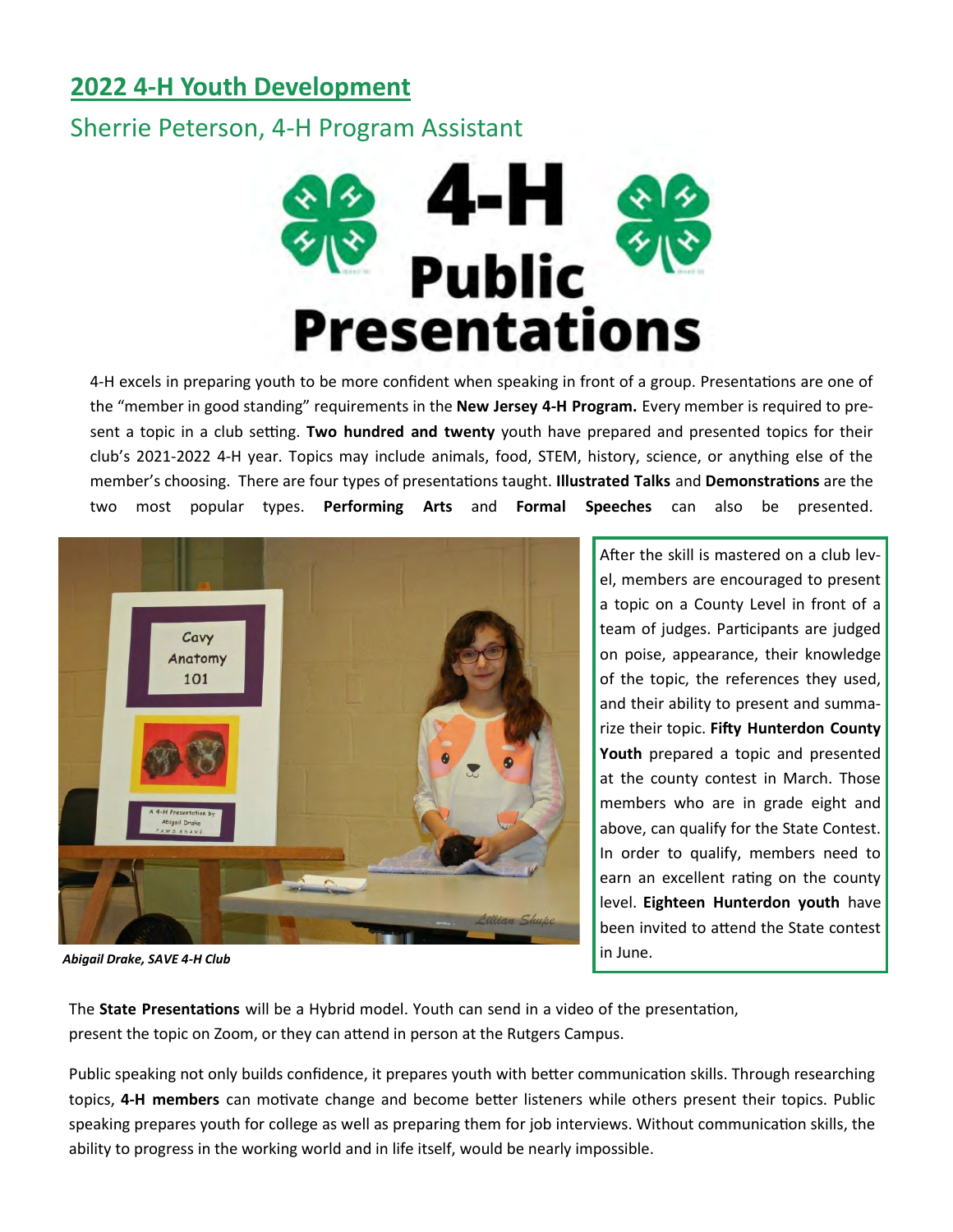# **2022 Agriculture and Natural Resources**

# Megan Muehlbauer, PhD, County Agent III

# **Early Accomplishments** Include:

Two talks at the **67th New Jersey Agricultural Convention and Trade Show** in Atlantic City, NJ. One of the presentation was on Organic Production, and the other was at the Beginner Farmers Training Session.

Two presentations at **New Jersey Commercial Tree Fruit Meetings**. The virtual meetings on March 2nd and 9th were on the subjects of **Utilizing Soil and Leaf Tissue Analysis to Determine Fertilizer Needs** and the **Rutgers University Apple Maturity Website** respectively, and a culminative 76 people were in attendance.

Hosting the first **North Jersey Tree Fruit Twilight Meeting** of 2022 on March 29th at the **Rutgers University Snyder Research and Extension Farm** in Pittstown, NJ. The meeting featured talks about Pesticide Safety, Mating Disruption and Management for Internal Fruit Worms, and Management of Early Season Disease on Apple and Peach, as well as Tree Fruit Pest Updates and Observations from members of the Rutgers NJAES. There were 32 attendees. **NJDEP Pesticide Recertification credits were awarded to attendees of all meetings.**

# Also:

**6 talks** to 178 Master Gardeners. **82 soil tests**.



*Rutgers Beach Plum, bp1-1, grafted onto a peach tree at the Snyder Farm, Rutgers*

# **Outreach Information / Presentations:**

#### **Apple Variety and Rootstock Selection**

**Apple Tree Anatomy:** Apples are nearly always clonally propagated by grafting, which helps with disease resistance and dwarfing.

**Rootstocks:** Most newly bred rootstocks have some degree of resistance to a number of different diseases. When choosing a rootstock, it is important to consider the type of growing system in which they will be planted. Trees grown in high density systems tend to be grown on rootstocks with highly dwarfing characteristics, and vice versa.

#### **Orchard Specific Site Selection, Preparation, and Nutrient Management**

**Site Selection:** The Web Soil Survey developed by the USDA-NRCS provides an interactive map that includes information about soil pH, textural properties, and slopes. This will aid in air drainage which will help prevent frost damage. It will also help with water drainage and allow fruit crops to receive full sun.

**Site Preparation:** This should begin two years before planting. Soil tests should be done to determine the pH and other major nutrient levels, and adjustments made accordingly. Herbicides should be sprayed in the spring, and cover crops planted in the summer to improve soil structure.

**Nutrient Management:** Ensure that the pH has been adjusted to reach 6-6.5 prior to planting. Monitor potassium, phosphorus, sulfur, and boron levels. Long term management involves consistent leaf tissue analysis. This, along with previous seasons' shoot growth, will help determine nitrogen levels.